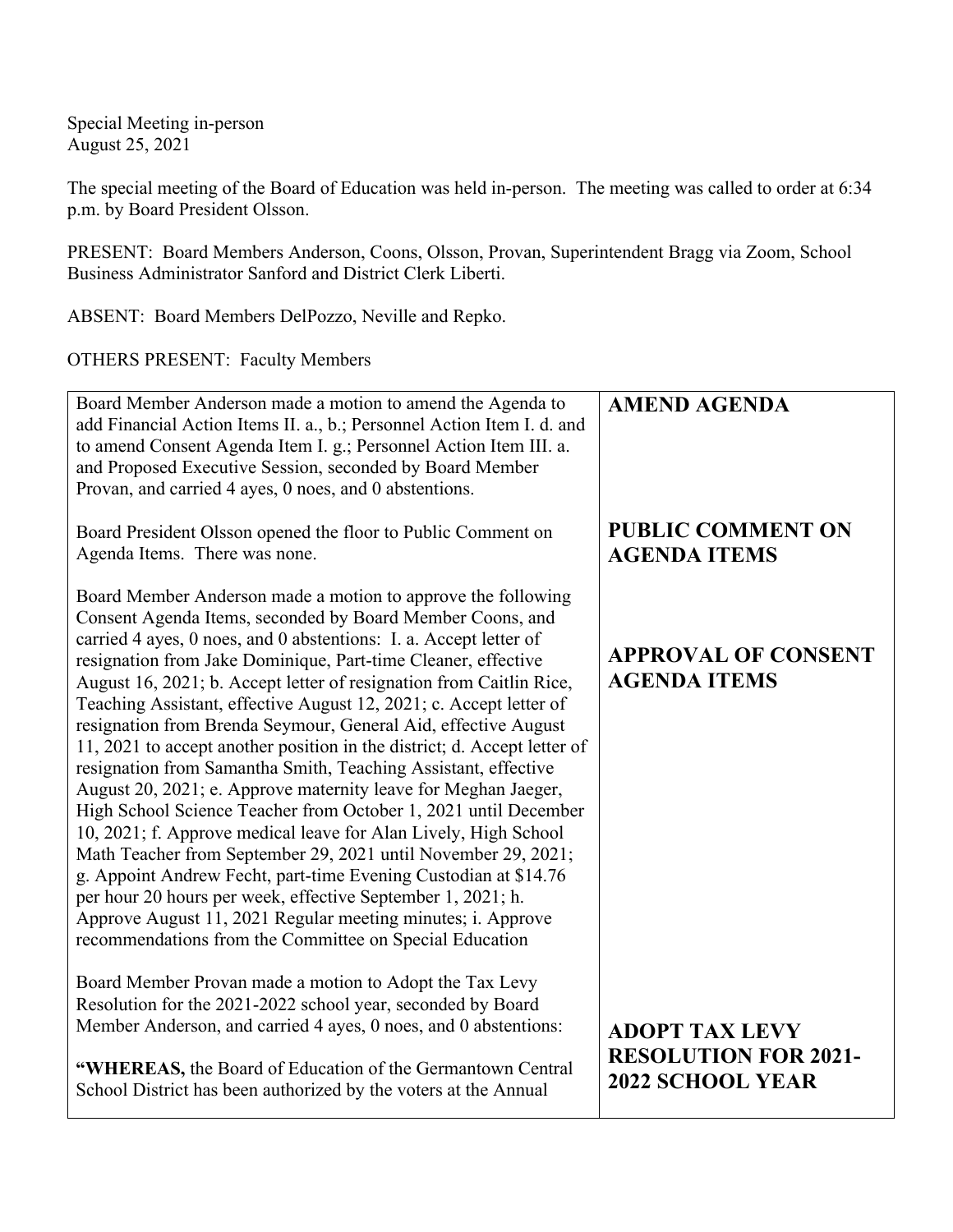| School District meeting to raise, for the current budget of the 2021-<br>2022 school year, a sum not to exceed \$16,331,182; |  |
|------------------------------------------------------------------------------------------------------------------------------|--|
|                                                                                                                              |  |
| <b>THEREFORE, BE IT RESOLVED, that the Board of Education</b>                                                                |  |
| fixes the equalized tax rates by towns and confirms the extension of                                                         |  |
| the taxes as they appear on the following tax roll:                                                                          |  |
|                                                                                                                              |  |
| $Town - Ancram$                                                                                                              |  |
|                                                                                                                              |  |
| Assessed Valuation - \$2,108,170                                                                                             |  |
| Equalized Tax Rate $-0.8800$                                                                                                 |  |
| Total Tax Levy - \$28,359.48                                                                                                 |  |
|                                                                                                                              |  |
|                                                                                                                              |  |
| Town - Clermont                                                                                                              |  |
| Assessed Valuation - \$120,160,974                                                                                           |  |
| Equalized Tax Rate $-0.9200$                                                                                                 |  |
| Total Tax Levy - \$1,546,147.42                                                                                              |  |
|                                                                                                                              |  |
|                                                                                                                              |  |
| Town - Gallatin                                                                                                              |  |
| Assessed Valuation - \$107,126,903                                                                                           |  |
| Equalized Tax Rate $-0.9250$                                                                                                 |  |
| Total Tax Levy - \$1,370,983.11                                                                                              |  |
|                                                                                                                              |  |
| $Town-Germantown$                                                                                                            |  |
|                                                                                                                              |  |
| Assessed Valuation - \$355,746,507                                                                                           |  |
| Equalized Tax Rate $-1.0000$                                                                                                 |  |
| Total Tax Levy - \$4,211,297.62                                                                                              |  |
|                                                                                                                              |  |
| $Town-Livington$                                                                                                             |  |
|                                                                                                                              |  |
| Assessed Valuation - \$126,716,035                                                                                           |  |
| Equalized Tax Rate $-0.7200$                                                                                                 |  |
| Total Tax Levy - \$2,083,408.15                                                                                              |  |
|                                                                                                                              |  |
| $Town-Taghkanic$                                                                                                             |  |
|                                                                                                                              |  |
| Assessed Valuation - \$41,482,699                                                                                            |  |
| Equalized Tax Rate $-1.0000$                                                                                                 |  |
| Total Tax Levy $-491,086.50$                                                                                                 |  |
|                                                                                                                              |  |
| Totals Assessed Valuation by Towns - \$753,341,288                                                                           |  |
|                                                                                                                              |  |
| Total Tax Levy by Towns - \$9,731,282.29                                                                                     |  |
|                                                                                                                              |  |
| AND, BE IT FURTHER DIRECTED, that the tax warrant of this                                                                    |  |
| Board, duly signed, shall be affixed to the above described tax rolls                                                        |  |
| authorizing the collection of said taxes to begin September 1, 2021                                                          |  |
|                                                                                                                              |  |
| and end October 31, 2021, giving the tax warrant an effective period                                                         |  |
| of 60 days at the expiration of which time the tax collector shall                                                           |  |
| make an accounting in writing to the Board of Education.                                                                     |  |
|                                                                                                                              |  |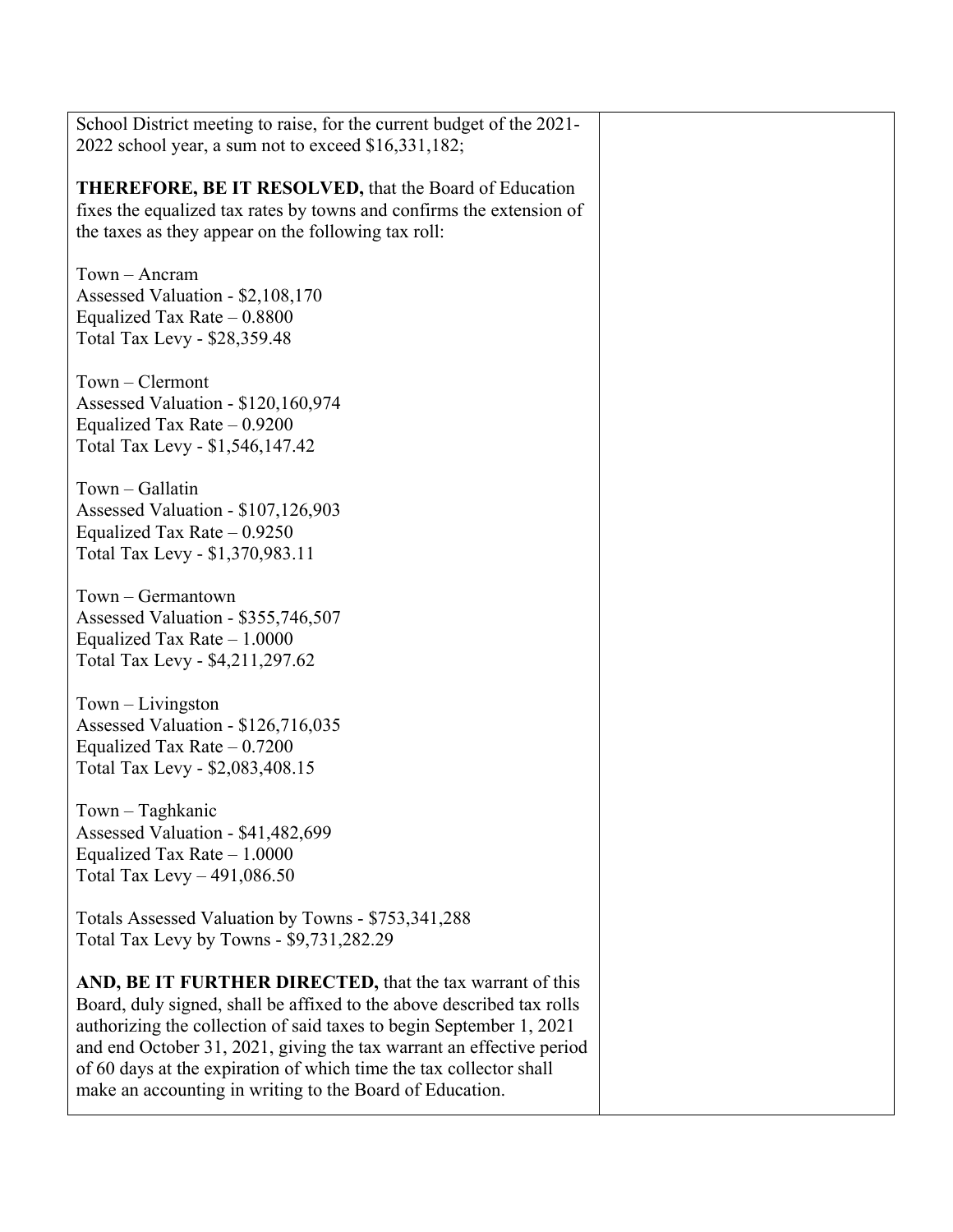| AND, BE IT FURTHER DIRECTED, that the delinquent tax<br>penalties shall be fixed as follows:                                                                                                                                                                                                                                                                                                                                                                                                                                                                                                                                                                                                                                                                                                                                                                                                                                                                                                                                                                                                                                                                                                                                                                                                                                                                                                                                                                                                                                                                                              |                                                                               |
|-------------------------------------------------------------------------------------------------------------------------------------------------------------------------------------------------------------------------------------------------------------------------------------------------------------------------------------------------------------------------------------------------------------------------------------------------------------------------------------------------------------------------------------------------------------------------------------------------------------------------------------------------------------------------------------------------------------------------------------------------------------------------------------------------------------------------------------------------------------------------------------------------------------------------------------------------------------------------------------------------------------------------------------------------------------------------------------------------------------------------------------------------------------------------------------------------------------------------------------------------------------------------------------------------------------------------------------------------------------------------------------------------------------------------------------------------------------------------------------------------------------------------------------------------------------------------------------------|-------------------------------------------------------------------------------|
| $1st$ Month (September 1 through September 30) – no penalty                                                                                                                                                                                                                                                                                                                                                                                                                                                                                                                                                                                                                                                                                                                                                                                                                                                                                                                                                                                                                                                                                                                                                                                                                                                                                                                                                                                                                                                                                                                               |                                                                               |
| $2nd$ Month or fraction thereof (October 1 through October 31) –<br>penalty of two (2) percent.                                                                                                                                                                                                                                                                                                                                                                                                                                                                                                                                                                                                                                                                                                                                                                                                                                                                                                                                                                                                                                                                                                                                                                                                                                                                                                                                                                                                                                                                                           |                                                                               |
| After November 15, to the County Treasurer for collection."                                                                                                                                                                                                                                                                                                                                                                                                                                                                                                                                                                                                                                                                                                                                                                                                                                                                                                                                                                                                                                                                                                                                                                                                                                                                                                                                                                                                                                                                                                                               |                                                                               |
| Board Member Anderson made a motion to adopt the following<br>Resolution, seconded by Board Member Provan, and carried 4 ayes,<br>0 noes, and 0 abstentions:                                                                                                                                                                                                                                                                                                                                                                                                                                                                                                                                                                                                                                                                                                                                                                                                                                                                                                                                                                                                                                                                                                                                                                                                                                                                                                                                                                                                                              |                                                                               |
| "BE IT RESOLVED, To the Tax Collector of the Germantown<br>Central School District: Towns of Ancram, Clermont, Gallatin,<br>Germantown, Livingston and Taghkanic, County of Columbia, New<br>York State.<br>You are hereby commanded:<br>1. To give notice and start collection of taxes on September 1,<br>2021.<br>To give notice that tax collection will end on October 31,<br>2.<br>2021.<br>To collect taxes in the total sum of \$9,731,282.29, minus<br>3.<br>taxes funded by the STAR exemption of \$555,600 the net<br>amount of tax to be collected on this warrant shall be<br>\$9,175,682.29.<br>Such taxes to be collected in the same manner as collectors<br>4.<br>are authorized to collect town and county taxes in<br>accordance with the provisions of Section 1318 of the Real<br>Property Tax Law.<br>To make no changes or alternations in the tax warrant or the<br>5.<br>attached tax rolls, but to return the same to the Board of<br>Education.<br>To forward by mail to each owner of real property listed on<br>6.<br>the tax rolls within 10 days after the start of collection, a<br>statement of taxes due.<br>To receive from each of the taxable corporations and natural<br>7.<br>persons, the sums listed on the attached tax rolls without<br>interest penalties when such sums are paid before the end of<br>the first month of the tax collection period. To add two<br>percent interest penalties to all taxes collected during the<br>second month of the tax collection period and to account for<br>such as income due to the school district. | <b>APPROVE TAX</b><br><b>COLLECTOR TO START</b><br><b>COLLECTION OF TAXES</b> |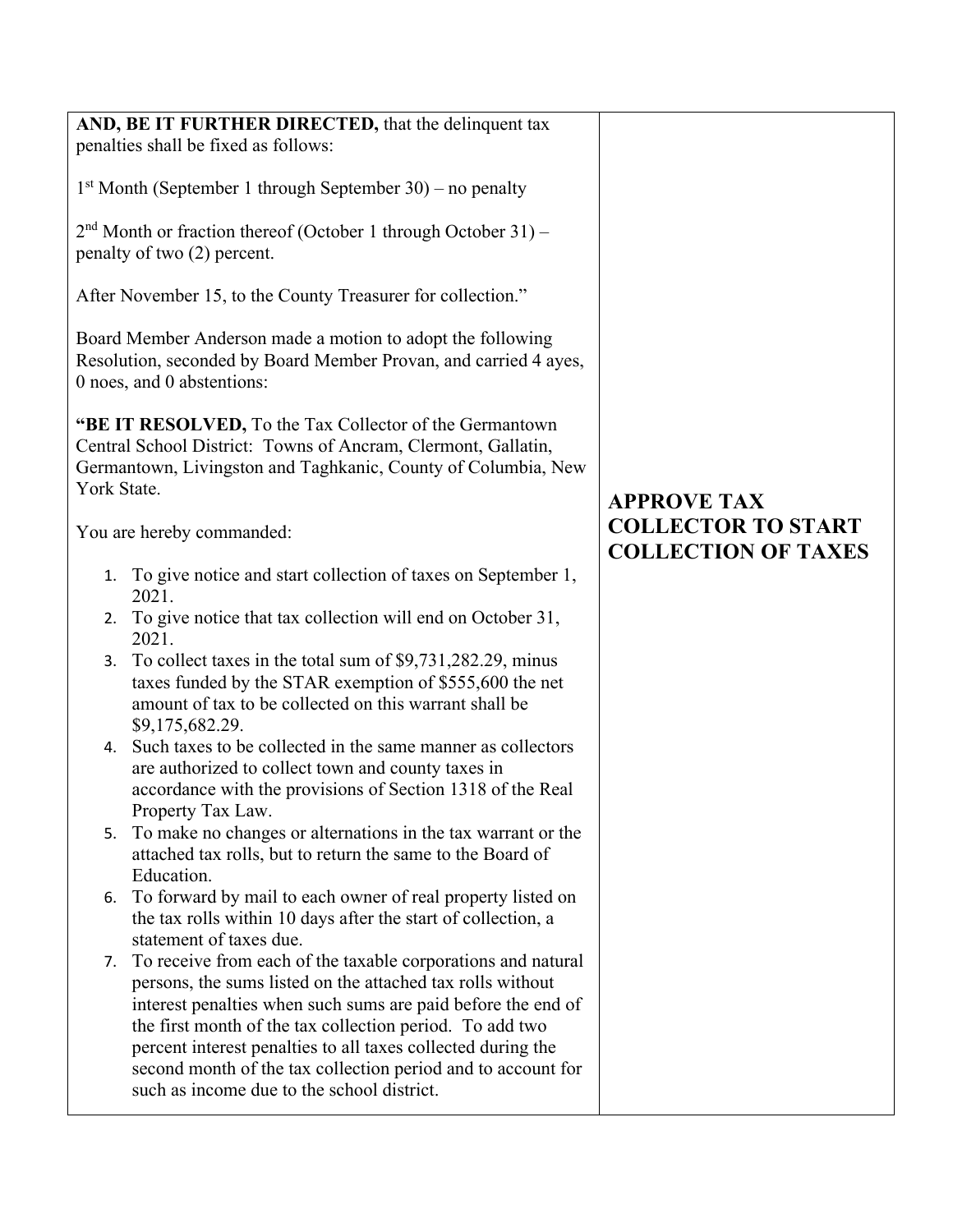8. To promptly return the warrant at its expiration and if any taxes on the attached tax rolls shall be unpaid at that time, deliver an accounting thereof as required by section 1330 of the Real Property Tax Law.

This warrant is issued and delivered in accordance with Section 1306 and Section 1318 of the Real Property Tax Law. It is effective after it is properly signed by a majority of the Board of Education. The warrant shall expire on the date stated above unless a renewal or extension has been enforced on the face of this warrant in writing in accordance with Section 1318, subdivision 3 of the Real Property Tax Law."

| Vote |
|------|
| Yes  |
|      |
| Yes  |
| Yes  |
|      |
|      |
| Yes  |
|      |

Board Member Anderson made a motion to adopt the following Resolution, seconded by Board Member Coons, and carried 4 ayes, 0 noes, and 0 abstentions:

**"BE IT RESOLVED,** upon the recommendation of the Superintendent of Schools, the Board of Education hereby appoints Elizabeth Trachta, possessing a Professional Students with Disabilities (Grades 1-6) Certificate, to the position of Special Education Teacher in the Special Education Teacher tenure area to a four (4) year probationary term\*, effective September 1, 2021 through August 31, 2025 at an annual salary of \$64,876.00 (Step  $8 +$ Masters  $+61$  credit hours)."

\*In order to be granted tenure, a classroom teacher must receive overall annual professional performance review ratings pursuant to Education Law §3012-d of either effective or highly effective in at least three (3) of the four (4) preceding years. Further, if the classroom teacher receives an ineffective overall APPR rating in the final year of the probationary period, they shall not be eligible for tenure at that time, in which case the Board of Education, in its discretion, may extend the classroom teacher's probationary term for an additional year.

Board Member Coons made a motion to adopt the following Resolution, seconded by Board Member Provan, and carried 4 ayes, 0 noes, and 0 abstentions:

**APPOINTMENT OF ELIZABETH TRACHTA, SPECIAL EDUCATION TEACHER**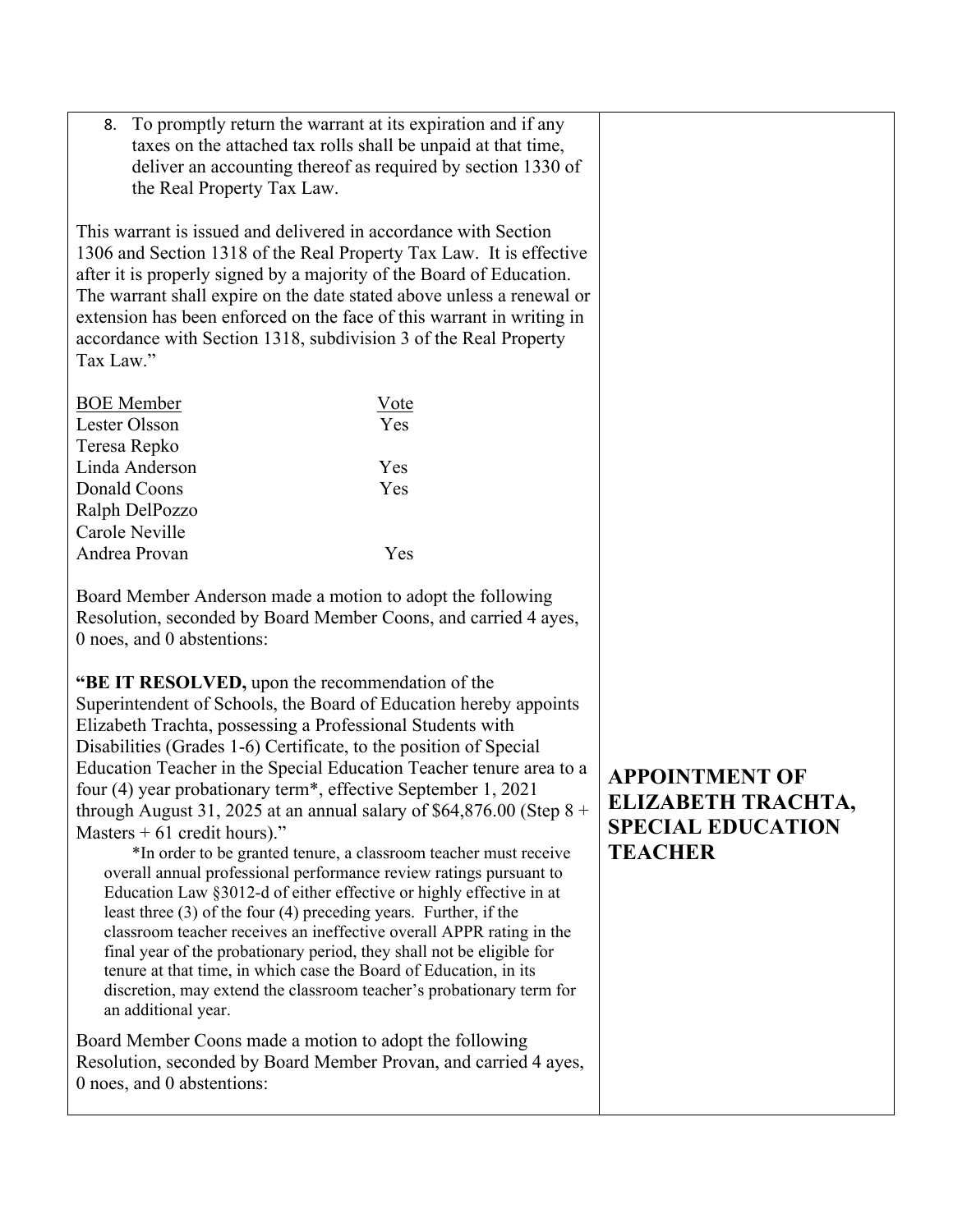| "BE IT RESOLVED, that upon the recommendation of the<br>Superintendent of Schools, that the Board of Education hereby<br>appoints Anna Clarke, pending certification as a Level I Teaching<br>Assistant, to a three (3) year probationary term as a Teaching<br>Assistant, in the Teaching Assistant tenure area, effective September<br>1, 2021 through August 31, 2024 at \$19.26 per hour (Step 1) for 6.5<br>hours per day for 200 days a year which equals an annualized salary<br>of \$25,038.00."  | APPOINT ANNA CLARKE,<br><b>TEACHING ASSISTANT</b>                     |
|-----------------------------------------------------------------------------------------------------------------------------------------------------------------------------------------------------------------------------------------------------------------------------------------------------------------------------------------------------------------------------------------------------------------------------------------------------------------------------------------------------------|-----------------------------------------------------------------------|
| Board Member Coons made a motion to adopt the following<br>Resolution, seconded by Board Member Anderson, and carried 4<br>ayes, 0 noes, and 0 abstentions:                                                                                                                                                                                                                                                                                                                                               |                                                                       |
| "BE IT RESOLVED, that upon the recommendation of the<br>Superintendent of Schools, that the Board of Education hereby<br>appoints Brenda Seymour, possessing a Level I Teaching Assistant<br>Certificate, to a three (3) year probationary term as a Teaching<br>Assistant, in the Teaching Assistant tenure area, effective September<br>1, 2021 through August 31, 2024 at \$19.26 per hour (Step 1) for 6.5<br>hours per day for 200 days a year which equals an annualized salary<br>of \$25,038.00." | <b>APPOINT BRENDA</b><br><b>SEYMOUR, TEACHING</b><br><b>ASSISTANT</b> |
| Board Member Provan made a motion to adopt the following<br>Resolution, seconded by Board Member Coons, and carried 4 ayes,<br>0 noes, and 0 abstentions:                                                                                                                                                                                                                                                                                                                                                 |                                                                       |
| "BE IT RESOLVED, that upon the recommendation of the<br>Superintendent of Schools, the Board of Education hereby appoints<br>Carrie Wessel as a Clerk Typist in the competitive class of the civil<br>service, to serve a 52-week, probationary period commencing on<br>September 8, 2021 and ending September 7, 2022 Step 1, at a salary<br>of \$34,998 (prorated) by reference to the Germantown Support<br>Association (GSA) salary schedule."                                                        | <b>APPOINT CARRIE</b><br><b>WESSEL, CLERK/TYPIST</b>                  |
| Board Member Anderson made a motion to adopt the following<br>Resolution, seconded by Board Member Provan, and carried 4 ayes,<br>0 noes, and 0 abstentions:                                                                                                                                                                                                                                                                                                                                              |                                                                       |
| "BE IT RESOLVED, that the Board of Education of the<br>Germantown Central School District hereby authorizes the<br>Superintendent to declare outdated and obsolete books (list attached)<br>and permits the sale or disposal of these items and, that a record of<br>the sale or disposal be maintained and available for public<br>inspection."                                                                                                                                                          | <b>APPROVE BOOKS</b><br><b>OUTDATED AND</b><br><b>OBSOLETE</b>        |
|                                                                                                                                                                                                                                                                                                                                                                                                                                                                                                           |                                                                       |